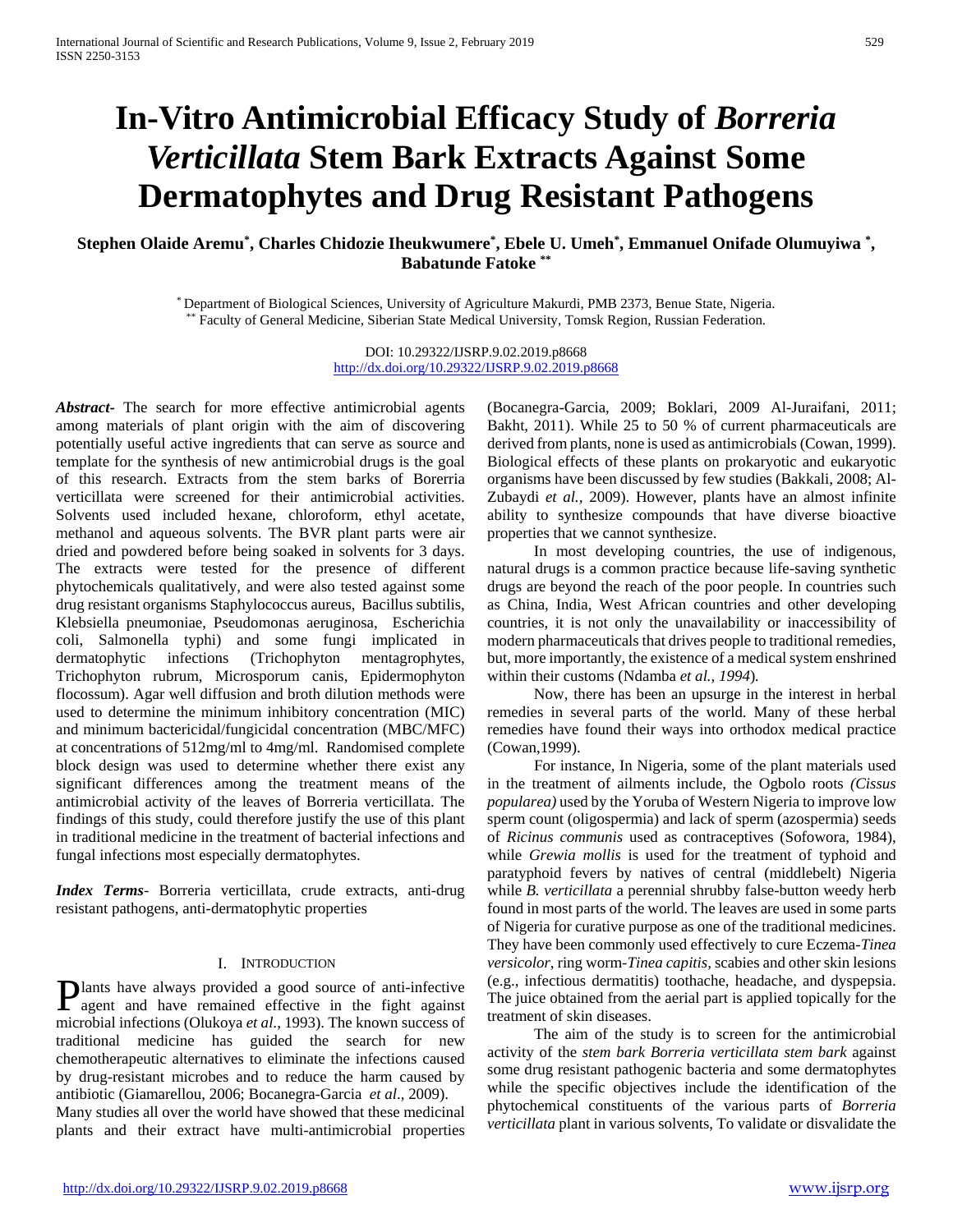efficacy of the various plant part extracts by evaluating their antidermatophytic and anti-drug resistant microbial activities.

# II. MATERIALS AND METHODS

## **Sample Collection and Preparation Plant Material**

 *Borreria verticillata* is a dicotyledonous plant, which has a wide distribution in Nigeria. It consists mainly of trees and shrubs. The leaves are opposite, whole and entire (Benjamin, 1979). The plant is known by different names in various parts of Nigeria. Among the Hausas, it is called Nyenyere. The Yorubas call it Irawo ile, the people of Edo State call it, Akhevemosibe. The TIVs in Benue Sate call it Wantiyo kporou, while the Ibibios call it Abia-ikana.

 *Borreria verticillata* stem barks was collected from Ucha village, a village adjacent to the University of Agriculture, Makurdi Local Government of Benue State, Nigeria. A quality evaluation of the plant material was carried out in the Department of Biological Sciences, University of Agriculture, Makurdi

# **Sample Preparation**

 The *Borreria verticillata* plant which was readily available in the rainy season was uprooted from the soil. The *Borreria verticillata* leaves was washed with running tap water to remove dirty prior to drying process. The sample was cut into small pieces and air died for 21 days to reduce moisture content and grinded into power with the aid of a pistol and mortar.

# **Extraction of Plants Material**

 Aqueous solutions of the milled plant parts was prepared by soaking 100 g of each in 250 ml hexane for four days. The resulting mixture was subjected to gravity filtration and the filtrates were concentrated by evaporation in a water bath, dried and weighed.

 The procedure was repeated on the residue using the following solvents: hexane, ethyl acetate, chloroform and methanol sequentially in order of polarity. The extracts were stored in desiccators (Ushie and Adamu 2010).

# **Phytochemical Assay**

 Preliminary phytochemical screenings were carried out on the crude extracts as described by Brain and Turner (1975), Sofowora (1993), Edeoga *et al.* (2005), Harborne (1973), Okoli *et al.* (2010) and Ushie *et al*. (2010) to identify the presence of the classes of secondary metabolites (Alkaloids, flavonoids, tannins, saponins, glycosides, cardiac glycosides, terpenes, steroids, phenol).

# **Test for Alkaloids**

 0.5 g of the extract was stirred with 2 M aqueous hydrochloric acid (5.0 ml) on a steam bath. 1.0 ml of the filtrate were separately treated with a few drops of Mayer's reagent, Drangendoffs' reagent, Wagner's reagent. The resulting solution was observed for colour changes.

# **Test for Tannins**

 0.5 g of each of the plant extracts was boiled with distilled water (100 ml) for 5 minutes. To 2.0 ml of the cooled solution

<http://dx.doi.org/10.29322/IJSRP.9.02.2019.p8668> [www.ijsrp.org](http://ijsrp.org/)

(filtrate) a few drops of ferric chloride was added. The colour change was recorded.

# **Test for Glycosides**

 A small portion of each of the plant extracts was placed in two separate test tubes of 0.1 M H2SO4 was added to one and distilled water (5.0 ml) added to the other. The test tubes were heated for 45 minutes in a water bath. The cooled solutions were made alkaline with a solution of 2 M NaOH.

 Fehling solutions (5.0 ml) A and B (ratio1:1) was added to the two test tubes and were allowed to stand for 3 minutes. The solution of the extracts in distilled water serves as control. The changes in reaction were observed and recorded.

## **Test for Saponins**

 The froth test and emulsion test as described by Harborne (1975) were used to determine the presence of saponins. A small portion of each of the plant extracts was added to distilled water (20 ml) in a 100 ml beaker, boiled and filtered and the filtrate used for the test.

 (a) Froth test: 5 ml of the filtrate was diluted with water (20 ml) and shaken vigorously and allowed to stand for 30 minutes. The result was recorded.

 (b) Emulsion test: 2 drops of olive was added to the frothing solution and shaken vigorously. The result was recorded.

 In order to remove 'false-positive", the blood haemolysis test was performed on the extract that frothed water.

# **Test for Anthraquinones**

 0.5 g of each of the plant extracts was shaken with benzene (2.0 ml) and filter where necessary. 10 % ammonia solution (4.0 ml) was added to the filtrate. The resultant mixture was shaken and the reaction observed and recorded.

#### **Test for Flavonoids**

 (a) Lead Acetate Test: 0.5g of the extract dissolved in 5 ml of distilled water. 10 % of lead acetate solution (1.0 ml) was added. The colour formation was recorded.

 (b) Iron (III) chloride. To a solution of 0.5 g of the extract in water, two drops of iron (III) chloride was added. A colour change noted and recorded.

# **Test for Terpenoids (Salkowski test)**

 A solution of each of the extract was made by dissolving 0.5 g of the extract in 2.0 ml of chloroform and concentrated H2SO4. The presence of terpenes in the sample was detected as the colour changes**.**

# **Test for Cardiac Glycosides**

- a) Steroidal Nucleaus (Salkowskii's Test): 0.5g of each extract was dissolved in 2cm3 chloroform followed by the addition of concentrated sulphuric acid  $(H<sub>2</sub>SO<sub>4</sub>)$  to form a layer. A reddish brown ring colour at the interface signified the presence of steroidal nucleaus (i.e a glycone portion of the glycoside)
- b) Keller Killiani's Test: About 0.5g of each extract was dissolved in 2cm<sup>3</sup> of glacial acetic acid containing a drop of Iron III chloride (FeCl<sub>3</sub>) solution. To the mixture,  $1 \text{ cm}^3$ of concentrated tetraoxosulphate (VI) acid (H2SO4) was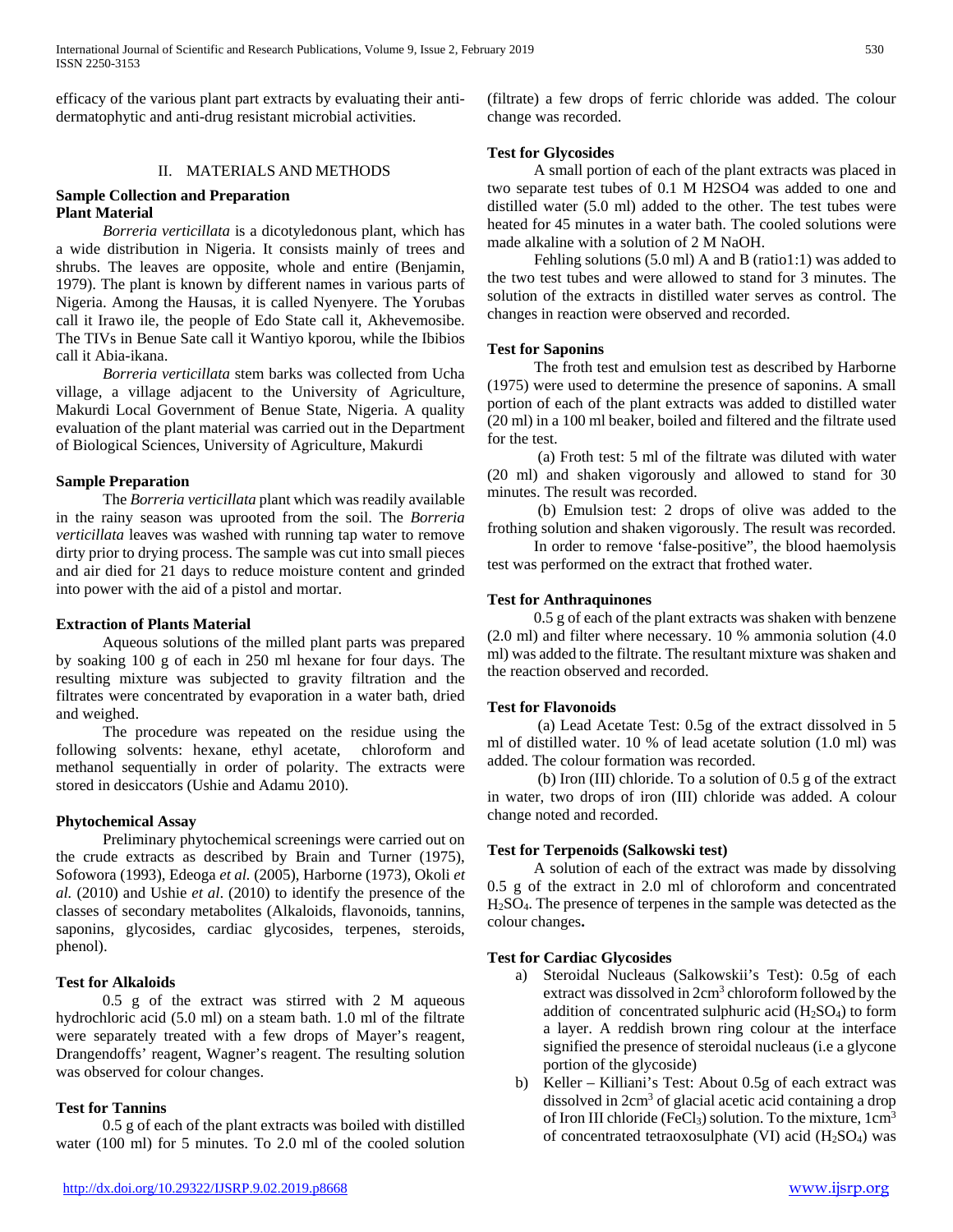added down the side of the test tube. Reddish brown ring obtained at the interface indicated the presence of a digitoxose sugar component characteristic of cardelonides.

# **Test for Steroids**

 About 0.5g of each ewasxtract added with 2ml of chloroform. After which concentrated sulphuric acid  $(H_2SO_4)$  was added to the sides of the test tube.

# **Test for Phenols**

 **Ferric chloride test:** 0.5g of each extract is treated with 2ml of water and 10% aqueous ferric chloride solution. The blue or green coloration is observed.

 **Gelatin test:** About 1% solution of gelatin containing 10% NaCl is added to the ethanolic extract. The white precipitate formation is observed

# **Source and Maintenance of Test Organisms**

 Gram-positive organisms (*Staphylococcus aureus, Bacillus subtilis)* and Gram-Negative organisms (*Klebsiella pneumoniae*, *Pseudomonas aeruginosa, Escherichia coli*, *Salmonella typhi)* were obtained and confirmed resistant to at least two of the convectional antibiotics such as chloramphenicol, ampicillin and cotromoxazole at the Medical Microbiology and Parasitology unit of the Clinical Laboratory department of the Federal Medical Centre, Keffi using the antibiogram susceptibility tests.

 The fungi implicated in dermatophytic infections (*Trichophyton mentagrophytes, Trichophyton rubrum, Microsporum canis, Epidermophyton flocossum*) were obtained at the Medical Microbiology and Parasitology department of the Ahmadu Bello University Teaching Hospital.

They were maintained on nutrient agar and Sarbaround's dextrose agar respectively (Oxoid, UK). Twenty-four hours old pure cultures were prepared for use each time.

# **Antimicrobial Bioassay**

 The bacterial assay procedures of Water Worth (1978) and Perez *et al*. (1990) was employed with small modification (Ushie and Adamu, 2010). The methods involved the preparation of the culture medium and inoculation. Aseptic technique was used to avoid contamination (Ushie and Adamu 2010)

 The agar plates were inoculated by spreading a small volume (0.05 mL to 0.10 mL) of the liquid inoculums (subcultured nutrient broth) by means of an L-shaped glass rod in such a way that the surface of the agar in the plates was covered with microbes.

 One microbe was inoculated to one plate making a total of ten plates for ten microbes.

 Five wells for hexane, chloroform, ethyl acetate, acetone, and methanol extracts and two for the control were made through the aid of a sterile cork borer.

 The plant extracts were diluted using dilution method and in each of the appropriately labelled well (hole) diluted plant extract was introduced. Ciprofloxacin and terbinafine were introduced in the other two wells (holes) as control.

 The inoculated plate was left on the bench for about an hour to allow the extracts diffuse into the agar. The plates were aerobically incubated at 37°C for 23 hours for the bacteria and 72 hours for the fungi.

 The diameter of zones of inhibition was measured by means of linear instrument in millimeter (venier calliper) and recorded (Pedro *et al.,* 2002).

# **Determination of the minimum inhibitory concentration (MIC)**

To measure the MIC values,

 Suspension of micro-organisms were made in sterile normal saline and adjusted to 0.5 Macfarland standard (108 Cfu/ml) (NCCLS, 2000). From the stock solution, serial dilutions were made to 512, 256, 128, 64, 32, 16, 8, 4 mg/ml (NCCLS, 2000). The various concentrations of the stock were prepared in about different test tubes labelled 1-8 respectively,

 These were assayed against the test bacteria. The minimum inhibitory concentration was defined as the lowest concentration able to inhibit any visible bacterial growth (Al Juraifini, 2011; Shahidi Bonjar, 2004).

# **Determination of Minimum Bactericidal/Fungicidal Concentration (MBC/MFC).**

 This was an offshoot of the previously determined MIC. Equal volume of the various concentrations of each extract and Sarbaround's dextrose agar (Oxoid, UK) were mixed in microtubes to make up 0.5ml of solution. 0.5ml of McFarland standard of the organism suspension was added to each tube (Shahidi Bonjar, 2004). The tubes were incubated aerobically at 37°C for 24 hours for MDR-bacteria, and 72 hours for dermatophytes.

 These include tube-containing extract without inoculum and the tube containing the growth medium and inoculum. The MBC was determined by sub culturing the test dilution on Mueller Hinton Agar and further incubated for 24 hours.

 The highest dilution that yielded no single bacterial/fungal colony was taken as the Minimum bactericidal/fungicidal Concentration (Al Juraifini *et al.,* 2011). This was carried out on some of the extracts with high antimicrobial activity and some of the highly sensitive organisms.

# **Statistical Analysis**

 Data obtained were subjected to analysis of variance and means separated according to Duncan's Multiple Range Test at *P*   $= 0.05.$ 

 Randomised complete block design was used to determine whether there existed any significant differences among the treatment means of the antimicrobial activity of *Borreria verticillata* plant leaves.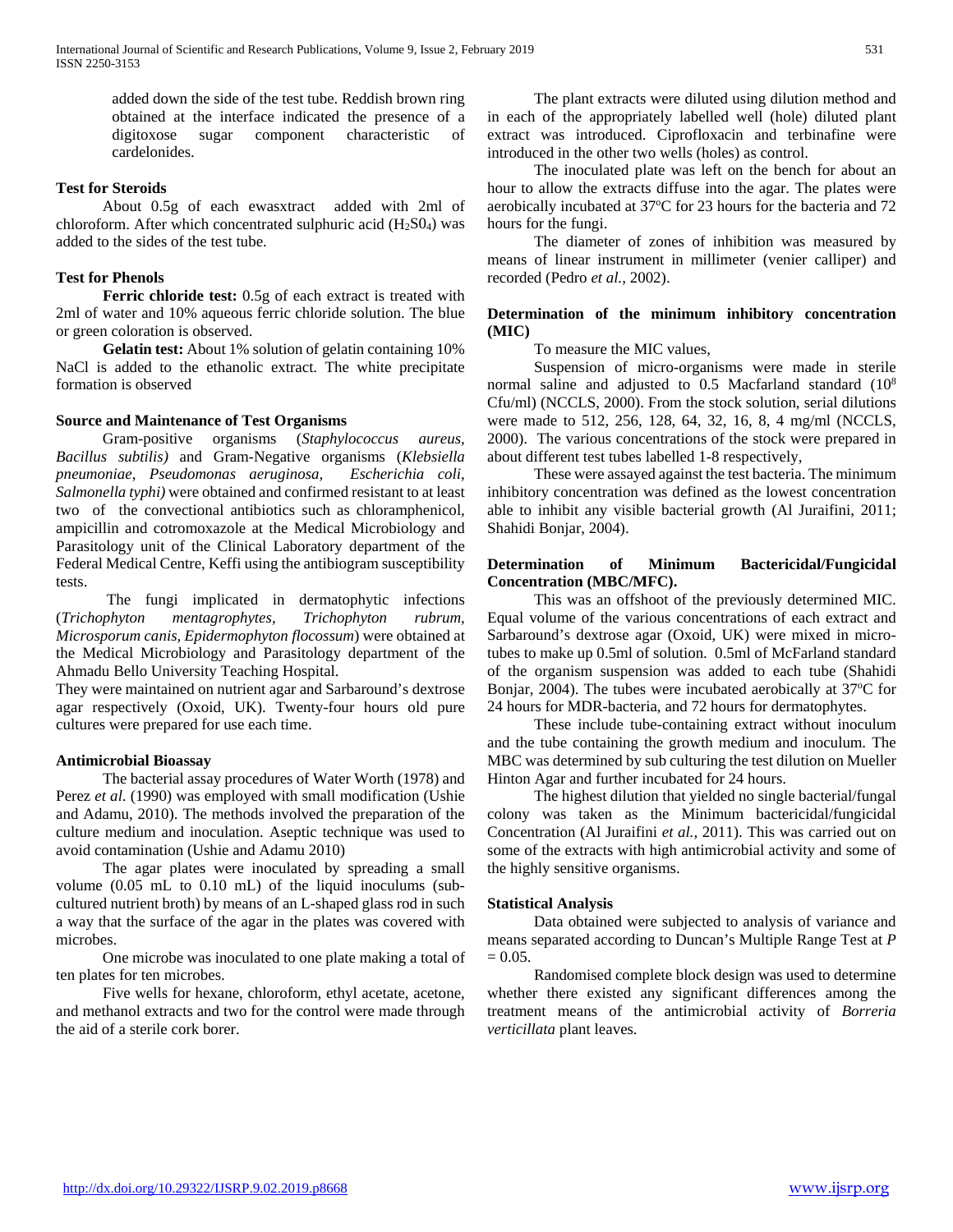| <b>Solvents</b> | <b>Colour of</b><br><b>Extract</b> | <b>Texture of</b><br><b>Extract</b> | <b>Yield</b><br>of<br>Extract(g) | Percentage<br>Recovery (%) |
|-----------------|------------------------------------|-------------------------------------|----------------------------------|----------------------------|
| Hexane          | <b>Brownish</b>                    | Hard solid                          | 4.00 <sub>g</sub>                | 4.1                        |
| Chloroform      | <b>Brown</b>                       | Hard powder                         | 3.60 <sub>g</sub>                | 3.8                        |
| Ethyl actate    | Dark brown                         | Sticky powder                       | 2.00 <sub>g</sub>                | 2.0                        |
| Aqueous         | Light brown                        | Powder                              | 3.30 <sub>g</sub>                | 3.6                        |
| Methanol        | Light brown                        | Powder                              | 2.86g                            | 3.4                        |

**TABLE 1:** Nature and yield of different solvents extract of the stem barks of *Borreria verticillata*

# **TABLE 2: Result of the qualitative phytochemical screening of the crude extract of** *Borreria verticillata* **stem barks.**

|                |                                                              | <b>Extracts</b>          |                |                          |                |     |
|----------------|--------------------------------------------------------------|--------------------------|----------------|--------------------------|----------------|-----|
| Phytochemicals | <b>Reagents</b>                                              | HE                       | CE             | EAE                      | AE             | ME  |
| Alkaloids      | Wagners<br>a)                                                | $\overline{\phantom{a}}$ | $\blacksquare$ | $\overline{\phantom{a}}$ | $\blacksquare$ | ٠   |
|                | Mayer<br>b)                                                  |                          |                |                          |                |     |
|                | Drangedroff<br>c)                                            |                          | $\sim$         | $\blacksquare$           |                | ٠   |
|                |                                                              |                          |                |                          |                |     |
| Tannins        | Solutions of extracts plus Ammonia -<br>solution             |                          |                |                          |                |     |
| Flavonoids     | Lead acetate<br>a)                                           | $+$                      | $+$            |                          |                | $+$ |
|                | Ferric Chloride<br>b)                                        |                          |                |                          |                | $+$ |
| Anthraquinone  | Extract in benzene plus Ammonia -<br>solution                |                          |                |                          |                |     |
| Terpenes       | Extracts plus chloroform plus H <sub>2</sub> SO <sub>4</sub> | $^{+}$                   |                |                          | $^{+}$         | $+$ |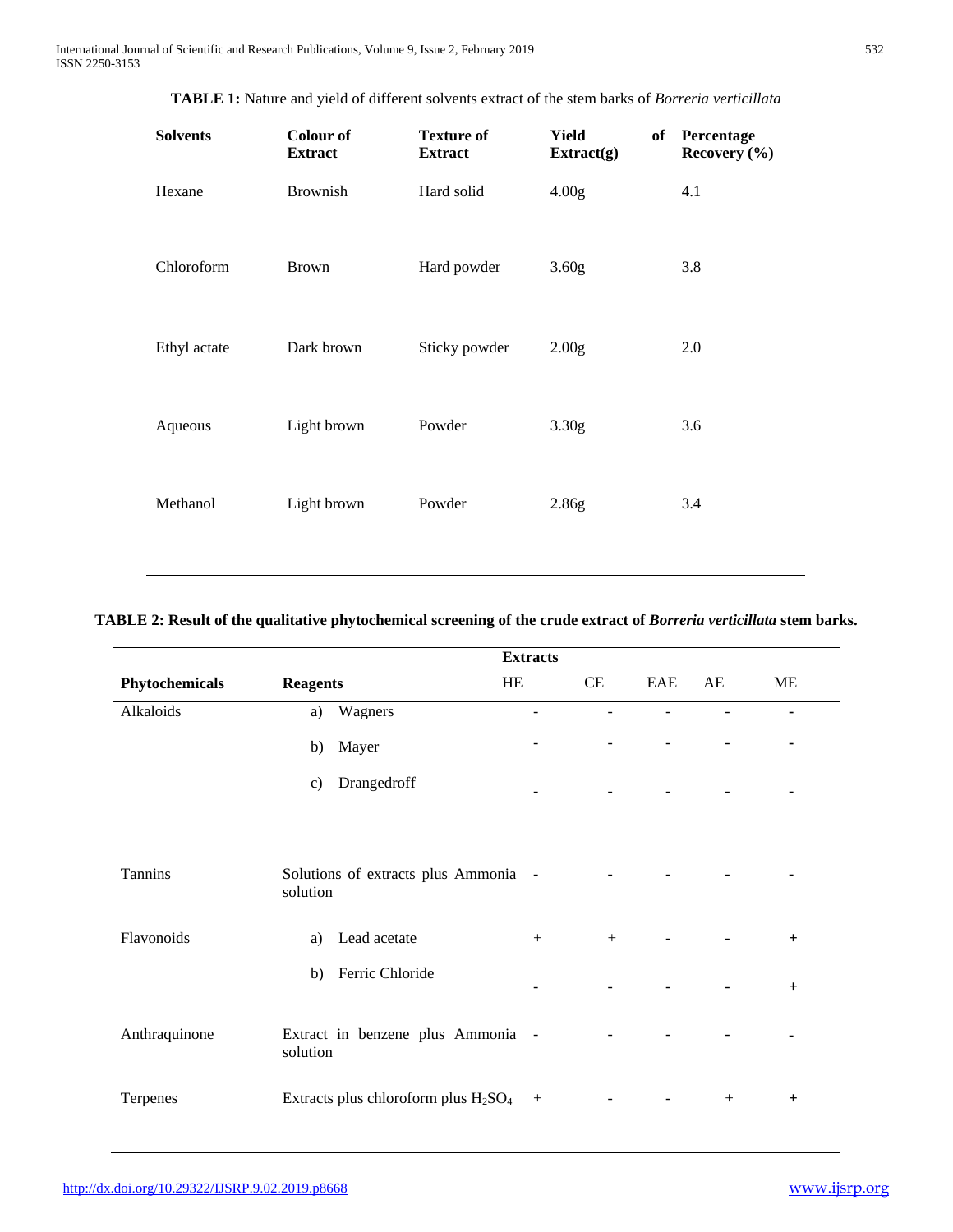| Saponins           | Frothy test<br>a)                                                                       | $^{+}$                   | $+$              | $+$ | $^{+}$ | $+$       |
|--------------------|-----------------------------------------------------------------------------------------|--------------------------|------------------|-----|--------|-----------|
|                    | b) Emulsion test                                                                        | $^{+}$                   | $\boldsymbol{+}$ | $+$ | $^{+}$ | $+$       |
| Glycosides         | Extracts plus dilute H <sub>2</sub> SO <sub>4</sub> plus NaOH<br>plus Fehiling solution | $\overline{\phantom{a}}$ | $\boldsymbol{+}$ |     |        |           |
| Cardiac glycosides | Kellner killani test<br>a)                                                              | $^{+}$                   |                  |     | $^{+}$ | $\ddot{}$ |
|                    | Salwoski test<br>b)                                                                     | $+$                      | $+$              | -   | $^{+}$ | $\ddot{}$ |
| Steroids           |                                                                                         |                          |                  |     |        |           |
| Phenols            | Extract solution plus Ferric Chloride                                                   | $\overline{\phantom{a}}$ |                  |     |        |           |

# **TABLE 3: Diameter of the zone of inhibition of the antimicrobial activity of crude extract in mm of** *Borreria verticillata* **stem barks on selected MDR bacteria strains and some dermatophytes.**

| <b>Test organisms</b> | HE                | CЕ                   | <b>EAE</b>        | AE                   | MЕ                 | <b>CPR</b> | <b>TER</b> |
|-----------------------|-------------------|----------------------|-------------------|----------------------|--------------------|------------|------------|
| S. aureus             | 12.67b            | 13.67b               | 9.00 <sub>b</sub> | 0.00c                | 0.00c              | 25.33a     | <b>NA</b>  |
| Escherichia coli      | 10.00c            | 10.00c               | 15.33b            | 14.67b,c             | 10.00c             | 26.00a     | NA         |
| <b>B.</b> subtilis    | 6.00 <sub>b</sub> | 6.00 <sub>b</sub>    | 0.00c             | 6.33 <sub>b</sub>    | 10.67 <sub>b</sub> | 15.67a     | NA         |
| Salmonella typhi      | 2.33c,d           | 0.00c                | 6.67c             | 14.00b               | 13.67b             | 21.00a     | <b>NA</b>  |
| P. aeroginosa         | 10.00d            | 14.33b               | 23.00a            | 11.33 <sub>b,c</sub> | 14.33b             | 22.00a     | <b>NA</b>  |
| K. pneumoniae         | 3.00 <sub>b</sub> | 2.67 <sub>b</sub>    | 0.00 <sub>b</sub> | 4.00 <sub>b</sub>    | 4.67 <sub>b</sub>  | 14.67a     | <b>NA</b>  |
| M. canis              | 8.67c             | 11.67 <sub>b,c</sub> | 12.33b            | 0.00d                | 0.00d              | <b>NA</b>  | 22.00a     |
| T. rubrum             | 0.00c             | 6.00 <sub>b</sub>    | 0.00c             | 8.67b                | 2.00c              | <b>NA</b>  | 23.33a     |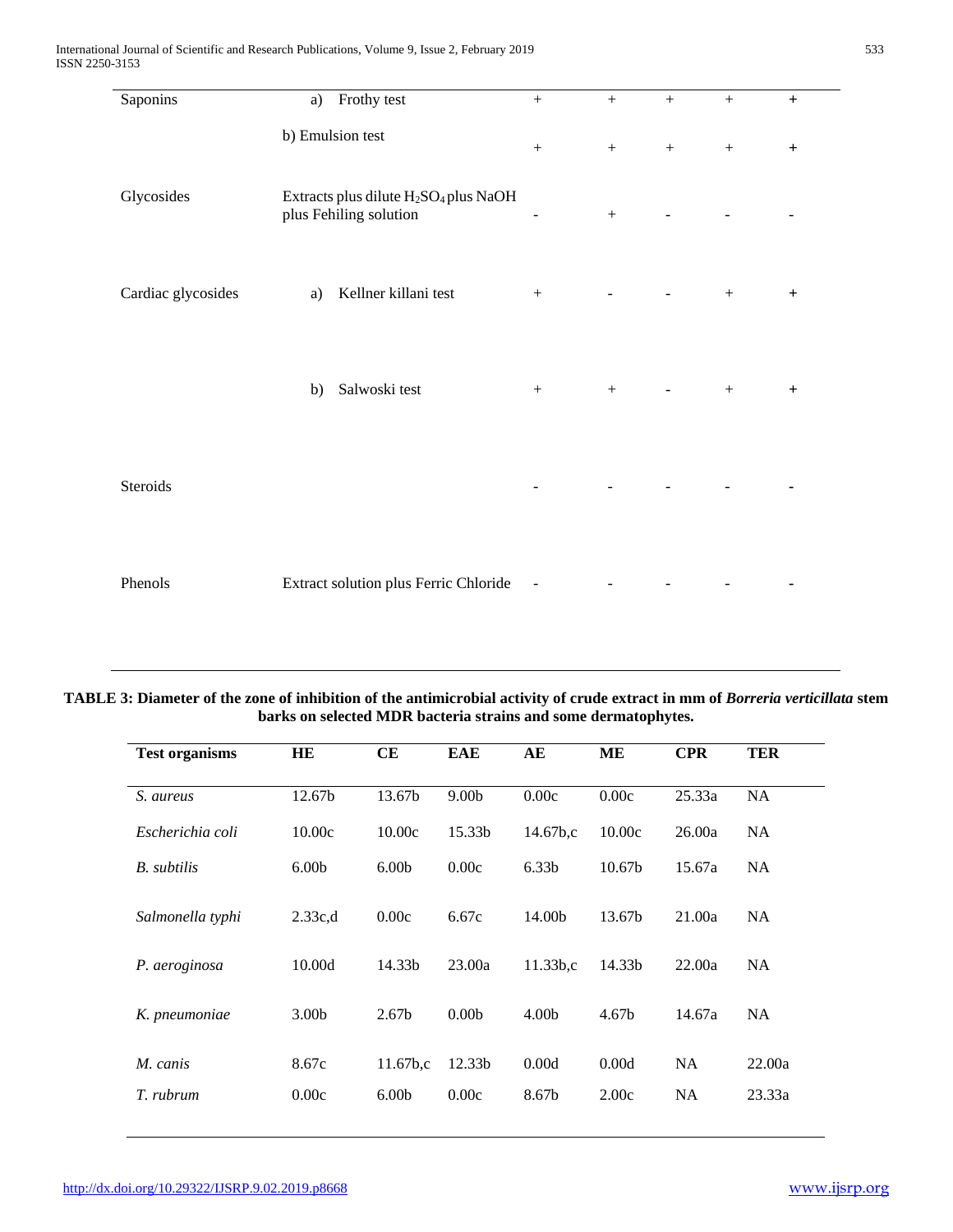| E. flocosum       | 1.67c             | 0.00c | 3.33 <sub>b</sub> | 2.33 <sub>b</sub> | 0.00 <sub>b</sub> | NA | 24.33a |
|-------------------|-------------------|-------|-------------------|-------------------|-------------------|----|--------|
| T. mentagrophytes | 5.00 <sub>b</sub> | 0.00c | 7.00a,b           | 4.67b             | 2.67b             | NA | 16.00a |

 Data are means of three replicates. Means followed by the same letter in each vertical column are not significantly different while means followed by different letter in each vertical column are significantly different according to Duncan's multiple range test  $(P = 0.05)$ .

**KEYS:** HE= Hexane extracts; AE=Aqueous extracts, CE=Chloroform extracts, EAE= Ethyl acetate extracts, ME= Methanol extracts, NA= Not Applicable.

| TABLE 4: Minimum inhibitory concentration (MIC) in mg/mL of the crude extract of the Borreria verticillata stem barks and |
|---------------------------------------------------------------------------------------------------------------------------|
| control drugs.                                                                                                            |

| <b>Extrac</b><br>$\mathbf{ts}$ | S.<br>aureu<br>$\boldsymbol{S}$ | E.<br>coli | $\boldsymbol{B}$ .<br>subtil<br>is       | S.<br>typhi              | K.<br>pneu<br>moni<br>ae | <b>P.</b><br>aerugino<br>sa  | T.<br>mentagrophy<br>tes | $\overline{T}$ .<br>rubru<br>$\boldsymbol{m}$ | E.<br>flocco<br>su       | <b>M.</b><br>cani<br>$\pmb{S}^-$ |
|--------------------------------|---------------------------------|------------|------------------------------------------|--------------------------|--------------------------|------------------------------|--------------------------|-----------------------------------------------|--------------------------|----------------------------------|
| $\rm HE$                       | $\overline{5}12$                | 256        | $\frac{1}{2}$                            | 128                      | $32\,$                   | 128                          | 512                      |                                               |                          | 512                              |
| $\!$ $\!$                      | 128                             | 256        | 512                                      | $\overline{\phantom{a}}$ | $\,8\,$                  | $\qquad \qquad \blacksquare$ | 512                      |                                               | $\overline{\phantom{m}}$ | 512                              |
| EAE                            |                                 |            |                                          | 512                      | 256                      | 64                           |                          | 512                                           |                          |                                  |
| $\mathbf{A}\mathbf{E}$         | $\overline{\phantom{a}}$        | 512        | $\frac{1}{2} \left( \frac{1}{2} \right)$ | 512                      | 256                      | $\overline{\phantom{a}}$     | 512                      | 512                                           | -                        |                                  |
| $\rm ME$                       | 512                             | 512        | 256                                      | 128                      | 64                       | $\,8\,$                      | ÷,                       | 512                                           | $\overline{\phantom{a}}$ | 512                              |
| <b>CPR</b>                     | 256                             | 128        | $\Box$                                   |                          | $\overline{\phantom{a}}$ | 64                           | NA                       | NA                                            | NA                       | $\rm NA$                         |
| <b>TER</b>                     | NA                              | NA         | NA                                       | NA                       | NA                       | NA                           | 128                      | 64                                            | 128                      |                                  |

**KEYS:** HE= Hexane extracts; AE=Aqueous extracts, CE=Chloroform extracts, EAE= Ethyl acetate extracts, ME= Methanol extracts, NA= Not Applicable. CPR=Ciprofloxacin, TER= Terbinafine.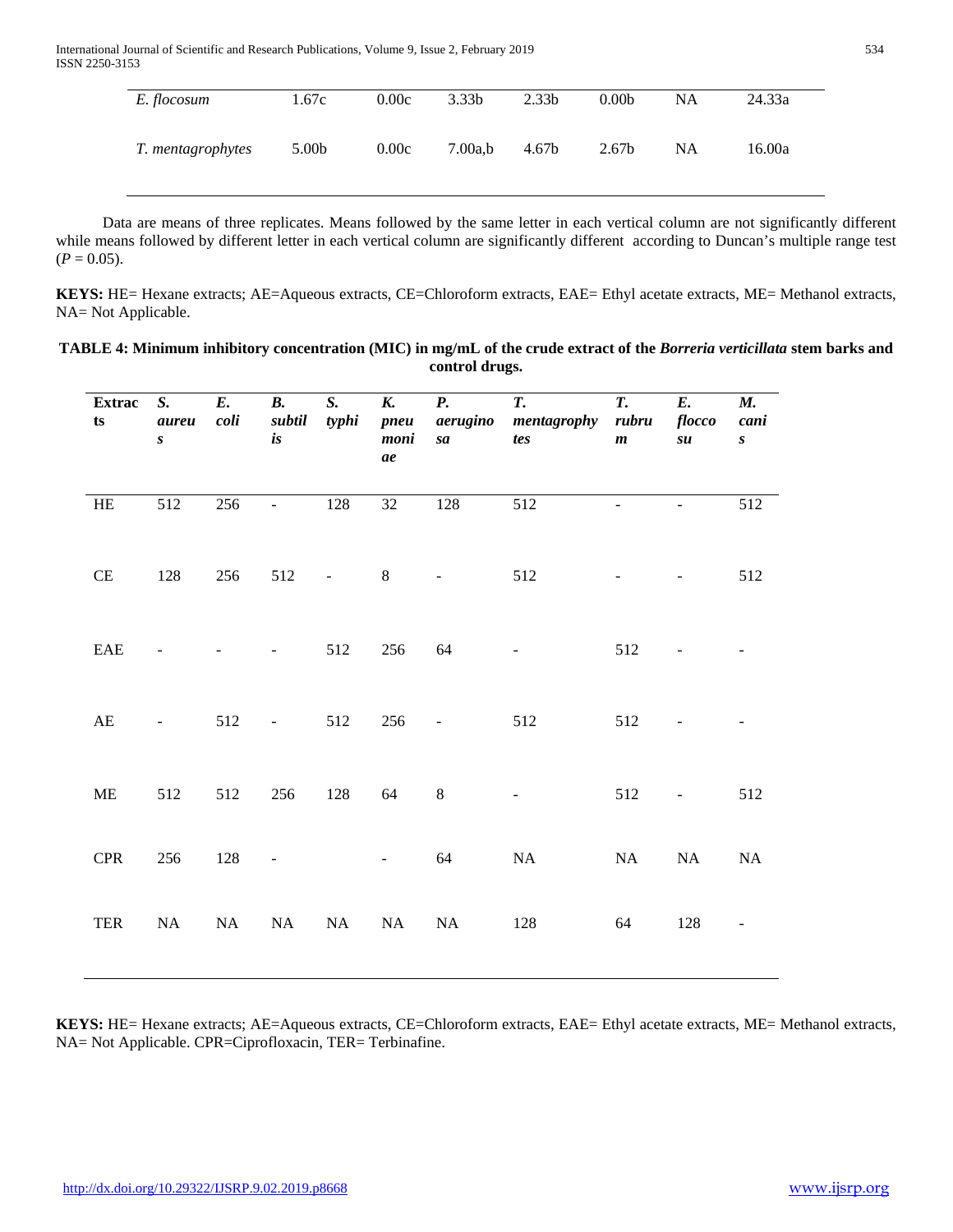| <b>Extrac</b><br>$\mathbf{ts}$ | $S_{\cdot}$<br>aureu<br>$\pmb{S}$ | E.<br>coli | $\boldsymbol{B}$ .<br>subtil<br>is | S.<br>typhi              | K.<br>pneu<br>moni<br>ae | <b>P.</b><br>aerugino<br>sa | T.<br>mentagrophy<br>tes | T.<br>rubru<br>$\boldsymbol{m}$ | E.<br>flocco<br>su | <b>M.</b><br>cani<br>$\pmb{S}$ |
|--------------------------------|-----------------------------------|------------|------------------------------------|--------------------------|--------------------------|-----------------------------|--------------------------|---------------------------------|--------------------|--------------------------------|
| $\rm HE$                       |                                   |            | ÷.                                 | 512                      | $\equiv$                 |                             | 512                      |                                 |                    |                                |
| $\!$ $\!$                      | $\overline{\phantom{a}}$          | 256        | 512                                | $\overline{\phantom{0}}$ | $\sim 100$               | 256                         | $\overline{\phantom{a}}$ | 256                             | 512                |                                |
| EAE                            | 512                               | 512        |                                    |                          | $\overline{\phantom{a}}$ | 256                         | 512                      |                                 |                    |                                |
| $\mathbf{A}\mathbf{E}$         |                                   |            |                                    |                          |                          |                             |                          |                                 |                    |                                |
| $\rm ME$                       |                                   |            |                                    | 512                      |                          |                             |                          |                                 |                    |                                |
| <b>CPR</b>                     | 512                               | 266        | Ξ                                  |                          | Ξ.                       | 64                          | NA                       | NA                              | NA                 | NA                             |
| TER                            | NA                                | $\rm NA$   | NA                                 | NA                       | NA                       | $\rm NA$                    | 128                      | 128                             | 256                |                                |

| TABLE 5: Minimum Bactericidal/Fungicidal concentration (MBC/MFC) in mg/mL of the crude extracts of the Borreria |
|-----------------------------------------------------------------------------------------------------------------|
| <i>verticillata</i> stem barks and control drugs.                                                               |

**KEYS:** HE= Hexane extracts; AE=Aqueous extracts, CE=Chloroform extracts, EAE= Ethyl acetate extracts, ME= Methanol extracts, CPR=Ciprofloxacin, TER=Terbinafine

NA= Not Applicable.

# III. DISCUSSION

 The antimicrobial activity of *Borreria verticillata* against the growth of the selected isolates was observed visually and measured. This agreed with the research findings of Sofowora (1982); Benjamin (1975); which pointed out that *BVR possess*  antimicrobial action at different concentration depending on the bacteria species.

 It can be observed that the *BVR* plant possess relatively fair antimicrobial properties even in different solvents extracts. Cheesbrough (2000) pointed out that the active antimicrobial compound diffuses from the disc into the medium and the susceptible organisms are inhibited at a distance from the disc.

The MIC of the crude extracts from the leaves, stem barks and roots of the *BVR* plant proved that the plant has a relatively significant anti drug-resistant bacterial and anti dermatophytes activity (Benjamin, 1975).

 Just like other species of the Spermacoce and Borreria genus have been found to demonstrate anti drug resistant bacterial and even antifungal and is even as effective as the antiomicrobial agents commonly used (Taylor, 2004).

 The findings of this study, could therefore justify the use of this plant in traditional medicine in the treatment of bacterial infections and fungal infections most especially dermatophytes (Balde *et al.,* 1989; Conserva *et al.,* 2012; Abdullahi-gero *et al.,*  2014).

# IV. CONCLUSION

 This justifies and validates the claims by the herbal practitioners that the stem bark of *Borreria verticillata* are used to cure some illness and has confirmed that the stem bark of the aforementioned plant is of medicinal value due to its antimicrobial activity and could be exploited for use in pharmaceutical.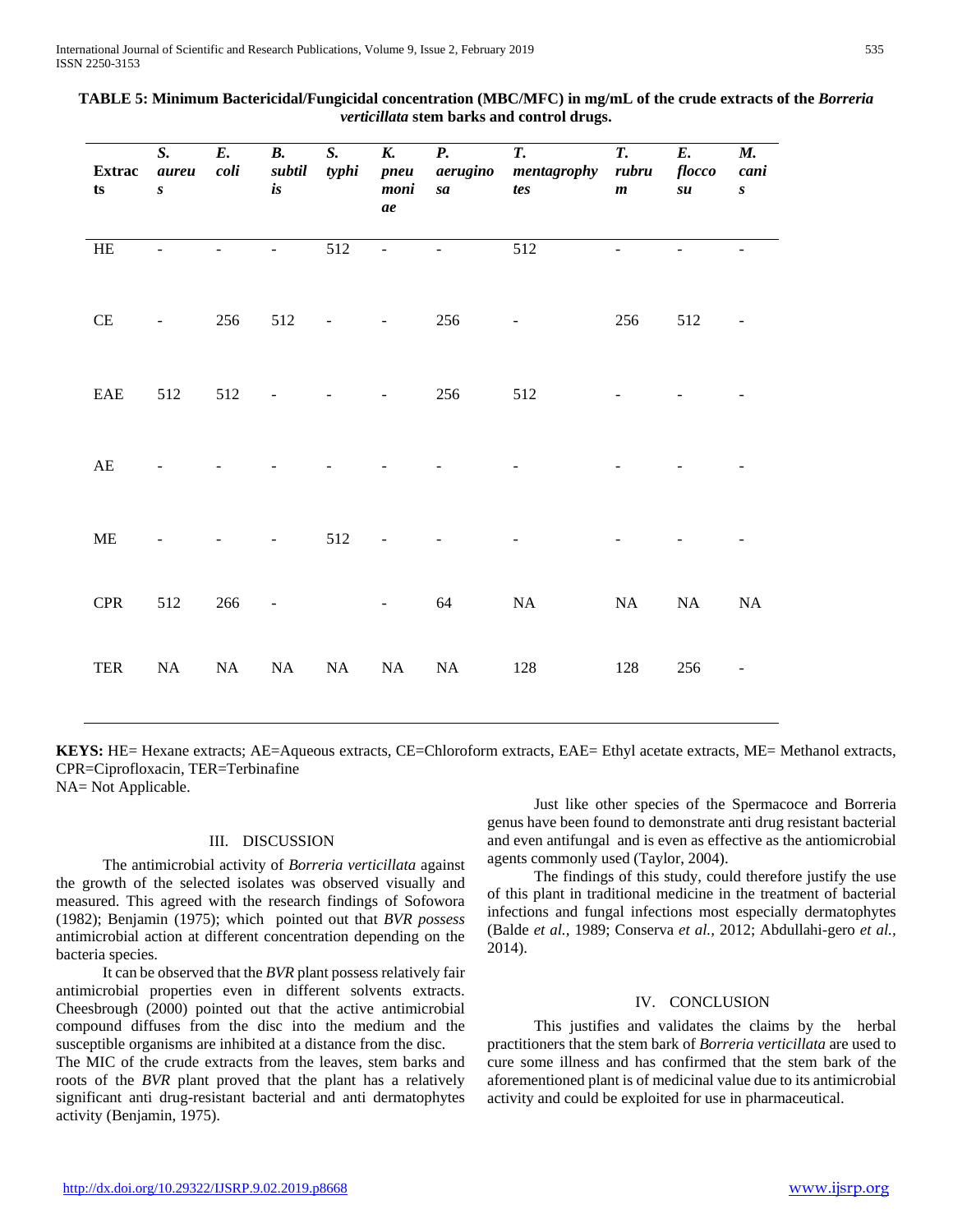#### ACKNOWLEDGEMENTS

 The authors wish to thank the staff of the Medical Microbiology Unit of the Ahmadu Bello University Teaching Hospital and Federal Medical Centre, Keffi in Nasarawa State, Nigeria for their technical assistance.

# CONFLICT OF INTEREST

The authors declare that there are no conflicts of interest.

#### **REFERENCES**

- [1] Abdullahi-Gero HS, Ahmed A, Umar Zezi A and Hussaini IM (2014), Preliminary evaluation of ethanol leaf extract of *Borreria verticillata* Linn (Rubiaceae) for analgesic and anti-inflammatory effects. *Journal of Medicinal Plant Research.* **8(20)**: 736-747.
- [2] Achan M, Ndaalio G, Weevers H and Sawhey A (1980), Studies on African medicinal plants for antibacterial activity. *Plant Medication.* **1:** 91-97.
- [3] Al-Juraifani, AA (2011), Antimicrobial activity of some medicinal plants used in Saudi Arabia. *Canadian Journal of Pure & Applied Sciences.* **5(2)**: 1509-1512.
- [4] Al-Zubaydi SR, Al-Hmdany MA and Raesan SJ (2009), Antibacterial effect of some medicinal plant extracts against some pathogenic bacteria strains. *Journal of Duhok University.* **12(1)**: 244-249.
- [5] Bakht J, Tayyab M, Ali H, Islam A, and Shafi M (2011), Effect of different solvent extracted sample of *Allium sativum* (Linn) on bacteria and fungi. *African Journal of Biotechnology,* **10(31)**: 5910-5915.
- [6] Bakkali F, Averbeck S, Averbeck D, and Idaomar M (2008), Biological effects of essential oil – A review. *Food and Chemical Toxicology,* **46**: 446- 475.
- [7] Baldé AM, Gergely A, Pieters LA, Claeys M, VandenBerghe DA and Vlietinck AJ (1989), Antimicrobial alkaloids from *Borreria verticillata. Planta Medica.* **55**: 652
- [8] Benjamin TV (1979), Investigation of *Borreria verticillata*: An antienzymatic plant of Nigeria. *Pharm. Biol.,* **17**: 135-136.
- [9] Bocanegra-Garcia VM, Camacho-Corona MR and Garza-Gonzatez GR (2009), The bioactivity of plant extracts against representative bacterial pathogens of the lower respiratory tract. *BMC Research Notes* **2**: 95.
- [10] Boklari FM (2009), Antifungal activity of some medicinal plants used in Jeddah, Saudi Arabia. *Mycopathologia* **7(1)**: 51-57.
- [11] Brain KR and Turner TD (1975), *The practise of Evaluation of Phytochemicals.*Wright Screen-Technical, Bistol, pp. 144, 152-154.
- [12] Burkill HM (2000), *The Useful Plants of West Tropical Africa.* Royal Botanic Gardens, Kew UKl.
- [13] Calixto JB (2000), Efficacy, safety, quality and regulatory guidelines for herbal medicines (phytotherapeutic agents). *Braz. J. Med. Biol. Res.* **33**:179- 189.
- [14] Calixto JB, Berritto A, Ferreira J, Santos AR, Vaidin F and Yunes RA (2000a), Naturally Occurring Anti-nociceptive Substances from Plants. *Phytother. Res.* **14**: 401-418.
- [15] Cohen ML (1992), Epidemiology of drug resistance: implications for a postantimicrobial era. *Science* **257(5073)**: 1050-1055. *Aust. J. Basic & Appl. Sci.,* **5(11)**: 678-683.
- [16] Conserva LM and Ferreira JCJ (2012), *Borreria* and *Spermacoce* species (Rubiaceae): A review of their ethnomedicinal properties, chemical constituents, and biological activities. *Pharmacogn Rev.* **6(11)**: 46-55
- [17] Cowan MM (1999), Plant products as antimicrobial agents. *Clinical Microbiology Reviews,* **12(4)**: 564-582.
- [18] Del Toro MD, Rodriguez-Bano J, Martinez-Martinez L, Pascual AP, Canoa R, Perea EJ and Muniain MA (2006), Epidemiology, clinical features and prognosis of infections due to *Stenotrophomonas maltophilia*. *Enfermedades Infecciosas Microbiologia Clinica,* **24**: 4-9.
- [19] Driscoll JA, Brody SL and Kollef MH (2007), The epidemiology, pathogenesis and treatment of Pseudomonas aeruginosa infections. *Drugs,*  **67(3)**: 351-368.
- [20] Edeoga HO, Okwu DE and Mbabie BO (2005), Phytochemical constituents of some Nigerian medicinal plants. *Afri. J. Biotech.,* 4: 685-688.
- [21] Evans WC (2002), *Trease and Evans Pharmacognosy*, (15th edition), W.B. Saunders Company Ltd., London, pp. 191-393.
- [22] Fisher JF and Mobashery S (2010), Enzymology of Bacterial Resistance. Comprehensive Natural Products II. Volume 8: Enzymes and Enzyme Mechanisms. Elsevier. pp. 443.
- [23] George AG (1965), Legal status and toxicity of saponnins in food and cosmetics. *Toxicology* 3: 85-92.
- [24] Giamarellou H (2006), Treatment options for multidrug-resistant bacteria. E*x*pert Review of Anti-infective Therapy, **4(4)**: 601-618.
- [25] Gillespie SH and McHugh TD (1997), The biological cost of antimicrobial resistance. *Trends in Microbiology* **5(9)**: 337–339.
- [26] Harborne JB (1973), Photochemical Methods: A Guide to Modern Techniques of Plant Analysis. Chapman A & Hall. London, p. 279.
- [27] Jain SC, Sharmo R, Jain R and Sharmo RA (1996), Antimicrobial activity of Calotropis procera. *Fitoterapia,* **67(3)**: 275-277.
- [28] Kalemba D and Kunicka A (2003), Antibacterial and antifungal properties of essential oils. *Journal of Current Medicinal Chemistry,* **10** (10): 813-829.
- [29] Kudi AC and Myint SH (1999), Antiviral activity of some Nigerian medicinal plant extracts. *J. Ethnopharmacol.,* **68**: 289-294.
- [30] Lambert R, Skandamis JW, Coote PJ and Nychas GJE. (2001), A study of the minimum inhibitory concentration and mode of action of oregano essential oil, thymol and carvacrol. *Journal of Applied Microbiology,* **91(3)**: 453-462.
- [31] Leon J, Rojo E and Sanchezerrano J (2001), Wound signling in plants. *Journal of Experimental Botany,* **52**: 1-9.
- [32] Li X and Nikadio H (2009), Efflux-Mediated Drug Resistance in Bacteria: an [Update.](http://www.ncbi.nlm.nih.gov/pmc/articles/PMC2847397) *Drug* **69(12)**: 1555–1623.
- [33] Liogier HA (1997), *Descriptive flora of Puerto Rico and adjacent island.* 5, editorial de la Universidad de Puerto, Rio Piedras, PR 436.
- [34] Lund M (1972), Rodent Resistance to the Anticoagulant Rodenticides, with [Particular Reference to Denmark.](http://www.ncbi.nlm.nih.gov/pmc/articles/PMC2480843) *Bulletin of the World Health Organization* **47(5)**: 611–618.
- [35] Masood N, Chaudhry A and Tariq P. (2006), Bactericidal activity of black pepper, bay leaf, aniseed and coriander against oral isolates. *Pakistan Journal Pharmaceutical Sciences,* **19(3)**: 214-218.
- [36] Masotti V, Juteau F, Bessiere JM and Viano J (2003), Seasonal and phonological variations of the essential oil from the narrow endemic species Artemisia molinieri and its biological activities. *Journal of Agricultural and Food Chemistry,* **51**: 7115-7121.
- [37] McKey DL and Blumberg JB (2006), A review of the bioactivity and potential health benefits of chamomile tea (*Matrcaria recutita* L.). *Phytotherapy Research,* **20**: 519-530.
- [38] Monica C (2000), District Laboratory Practice in Tropical Countries (part 2). Cambridge University Press, U.K., pp.
- [39] Nascimento GGF, Locatelli J, Freitas PC. and Silva GL (2000), Antibacterial activity of plantextracts and phytochemicals on antibiotic-resistant bacteria. *Brazilian Journal of Microbiology*, **31**: 247-256.
- [40] Ndamba J, Lemmich E and Molgaard <sup>P</sup> [\(1994\), African traditional medicine. A dictionary of plant](https://www.researchgate.net/publication/289841158_African_traditional_medicine_A_dictionary_of_plant_use_and_applications?ev=auth_pub)  [use and applications](https://www.researchgate.net/publication/289841158_African_traditional_medicine_A_dictionary_of_plant_use_and_applications?ev=auth_pub) *Phytochemistry.* 1: 1.
- [41] Nikaido, H. and Vaare, M. (1985), Molecular basis of bacteria outer membrane permeability. *Microbiology Reviews,* **49**: 1-32.
- [42] Okoli BJ (2009), Phytochemical analysis of *Chrysorphyllum albidum* seeds and *Milicia excels* Leaves. *Int. J. Sci.,* 2(2): 221-227.
- [43] Olukoya DK, Idika N and Odugbemi T (1993), Antimicrobial activity of some local medicine herbs. *J. Ethnopharm*. **39(1)**: 19
- [44] Omura, S., Pyl, D. V. D Inokoshi, J. Takahashi Y. and Takeshima, H. (1993), Pepticinnamins, new farnesyl protein transferase inhibitors produced by an actinomycete. I. Producing strain, fermentation, isolation and biological activity. *Journal of Antibiotics,* **46(2)**: 222-228.
- [45] Pattaratanawadee E, Rachtanapun C, Wanchaitanawong P, and Mahakarnchanakull W, (2006), Antimicrobial activity of spice extracts against pathogenic and spoilage microorganisms. *Kasetsart Journal: Natural Science,* **40**: 159-165.